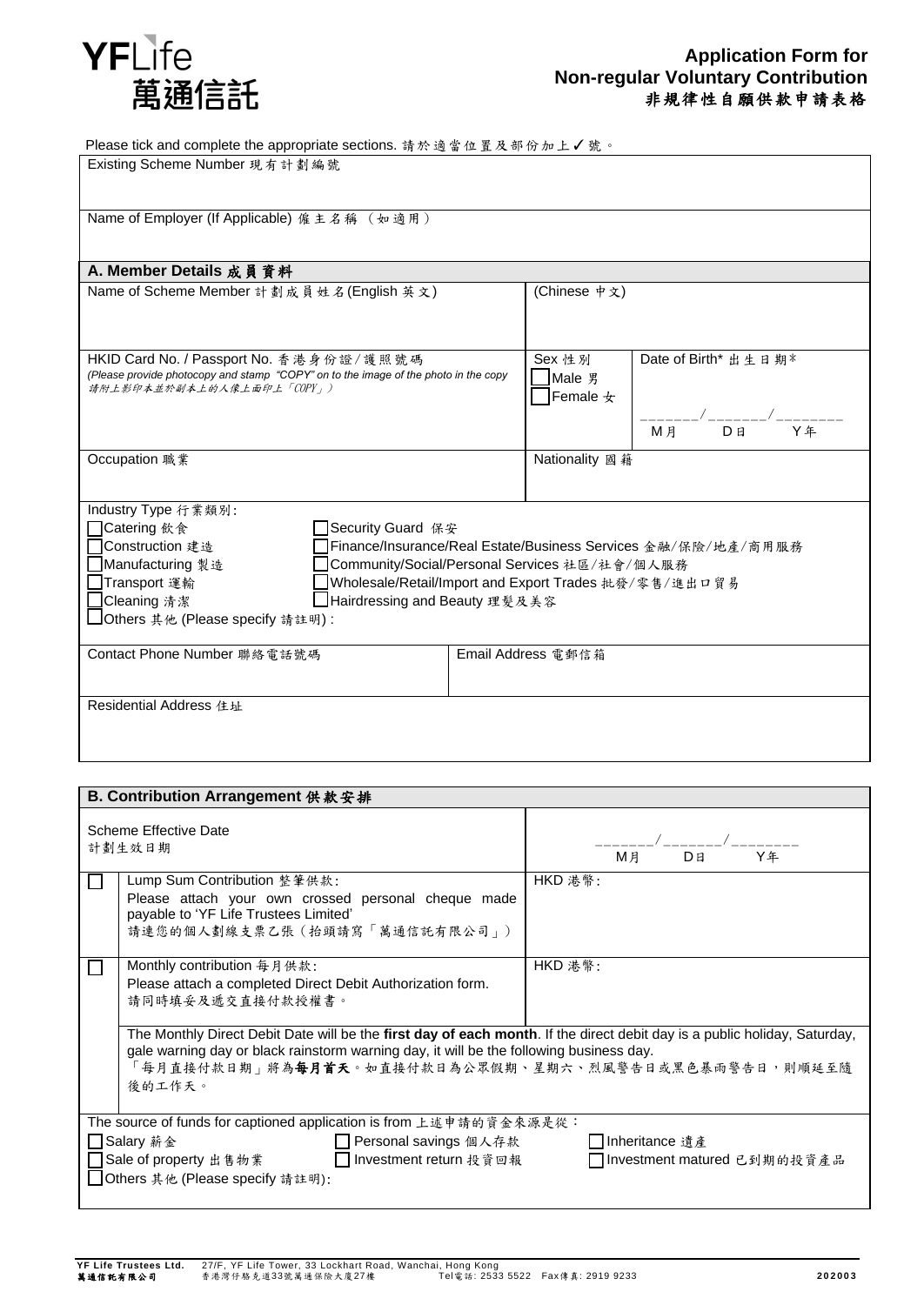# **C. Investment Instruction** 投資指示

- ◆ The future contributions or accrued benefits transferred from another scheme can only be invested into: 未來供款或轉移自另一個計劃 的累算權益只可投資於:
	- a) Default Investment Strategy ("DIS")\*\* 預設投資策略\*\* ; or 或
	- b) One or more constituent funds under the Scheme of member's own choice (including the Core Accumulation Fund and Age 65 Plus Fund) and according to member's assigned allocation percentage(s) to relevant fund(s) of member's choice. 從下列成分基金名 單,成員自行選擇本計劃內一項或多項成分基金(包括核心累積基金與 65 歲後基金)並根據成員選定的相關基金指定配置百分比投資。
- If this section is left blank or no valid specific investment instruction\*\*\* is received, then your contributions or accrued benefits transferred from another scheme will be invested according to DIS as per the MPF Scheme Brochure of the MASS Mandatory Provident Fund Scheme ("Scheme"). 如果此部份留空或沒有收到有效的特定投資指示\*\*\*,根據萬全強制性公積金計劃(「本計劃」) 的強積金計劃說明書,您的供款或轉移自另一個計劃的累算權益將會按照預設投資策略來作出投資。

| 151 蚀 槓 金 訂 劃 詋 呏 晋 , 恐 旳 伿 叙 lx 取 杼 月 力 一 個 訂 劃 旳 糸 昇 稚 血 浒 宵 祋 喣 垻 宬 攼 攷 頁 朿 唂 氺 作 出 孜 頁 。<br><b>Constituent Fund Name / Investment Instruction</b><br>成分基金名稱/投資指示 | <b>Allocation of Contribution</b><br>供款分配率 |  |
|----------------------------------------------------------------------------------------------------------------------------------------------------------------------|--------------------------------------------|--|
| Please v, if you choose DIS as investment instruction 如閣下選擇預設投資策略作為投資指示,請加上 v 號                                                                                      |                                            |  |
| $\mathbf{I}$<br>Default Investment Strategy 預設投資策略                                                                                                                   | 100%                                       |  |
|                                                                                                                                                                      | Or $\overrightarrow{g}$                    |  |
| Global Stable Fund 環球均衡基金                                                                                                                                            | $\%$                                       |  |
| Global Growth Fund 環球增值基金                                                                                                                                            | %                                          |  |
| Guaranteed Fund 保證基金                                                                                                                                                 | %                                          |  |
| MPF Conservative Fund 強積金保守基金                                                                                                                                        | %                                          |  |
| Global Equity Fund 環球證券基金                                                                                                                                            | %                                          |  |
| Global Bond Fund 環球債券基金                                                                                                                                              | %                                          |  |
| Asian Balanced Fund 亞洲均衡基金                                                                                                                                           | %                                          |  |
| Asian Pacific Equity Fund 亞太股票基金                                                                                                                                     | %                                          |  |
| US Equity Fund 美國股票基金                                                                                                                                                | %                                          |  |
| European Equity Fund 歐洲股票基金                                                                                                                                          | %                                          |  |
| Hong Kong Equities Fund 香港股票基金                                                                                                                                       | %                                          |  |
| Greater China Equity Fund 大中華股票基金                                                                                                                                    | %                                          |  |
| Core Accumulation Fund **** 核心累積基金 ****                                                                                                                              | $\%$                                       |  |
| Age 65 Plus Fund**** 65歲後基金*****                                                                                                                                     | %                                          |  |
| <b>Total 總數</b>                                                                                                                                                      | 100%                                       |  |

\* If your HKID card states only your year of birth and you have no other proof of identity stating the exact date of birth (e.g., birth certificate, passport), please enter December 31 as the month and the day. If your HKID card contains the year and month but not the day, you should enter the last day of the month as the day of birth. 如您的香港身份證上只有出生年份,而您沒有其他證件證明您實際出生日期(例如出生證明 書或護照),這以12月31日作為出生日期。如您的香港身份證上只有出生年份和月份而沒有出生日子,請以有關月份的最後一天作為出生日期。 \*\* The Default Investment Strategy ("DIS") aims to balance the long term effects of risk and return through investing in two constituent funds ("CFs"), namely the Core Accumulation Fund ("CAF") and the Age 65 Plus Fund ("A65F"), according to the pre-set allocation percentages at different ages. The DIS will manage investment risk exposure by automatically reducing the exposure to higher risk assets and correspondingly increasing the exposure to lower risk assets as the member gets older. 預設投資策略透過於不同年齡按照預定配置百分比投資於兩項成分基金 (即核心累積基金與65歲後基金),旨在平衡長期風險與回報。預設投資策略將會隨著成員年齡增長而自動減少投資於較高風險資產,並相應增加 投資於較低風險資產,藉此管理投資風險。

Specific Investment Instruction is considered to be valid if the following conditions are met 若符合以下條件,特定投資指示將被視為有效;

(i) total allocation percentages of the selected constituent funds for each account and each sub-account (if applicable) are equal to 100% 於每個帳戶及每個子帳戶(如適用)所選擇的成分基金的總分配百分比等如 100%

(ii) the Member's signature of the submitted form is matched with Trustee's records (if applicable)

計劃成員的簽署式樣與受託人的紀錄相符(如適用)

\*\*\*\* De-risking features of the DIS do not apply to those standalone investment fund choices. 降低風險過程不適用於這些獨立投資基金選擇。 Note 備註:

1. Please initial next to any corrections you make on this form. 如有任何刪改, 請於刪改處旁簽署。

2. Please provide the **original copy of this Form. Please note that a faxed copy will not be accepted.** 請提供此表格的正本。敬請注意:本部不 接受此表格的傳真本。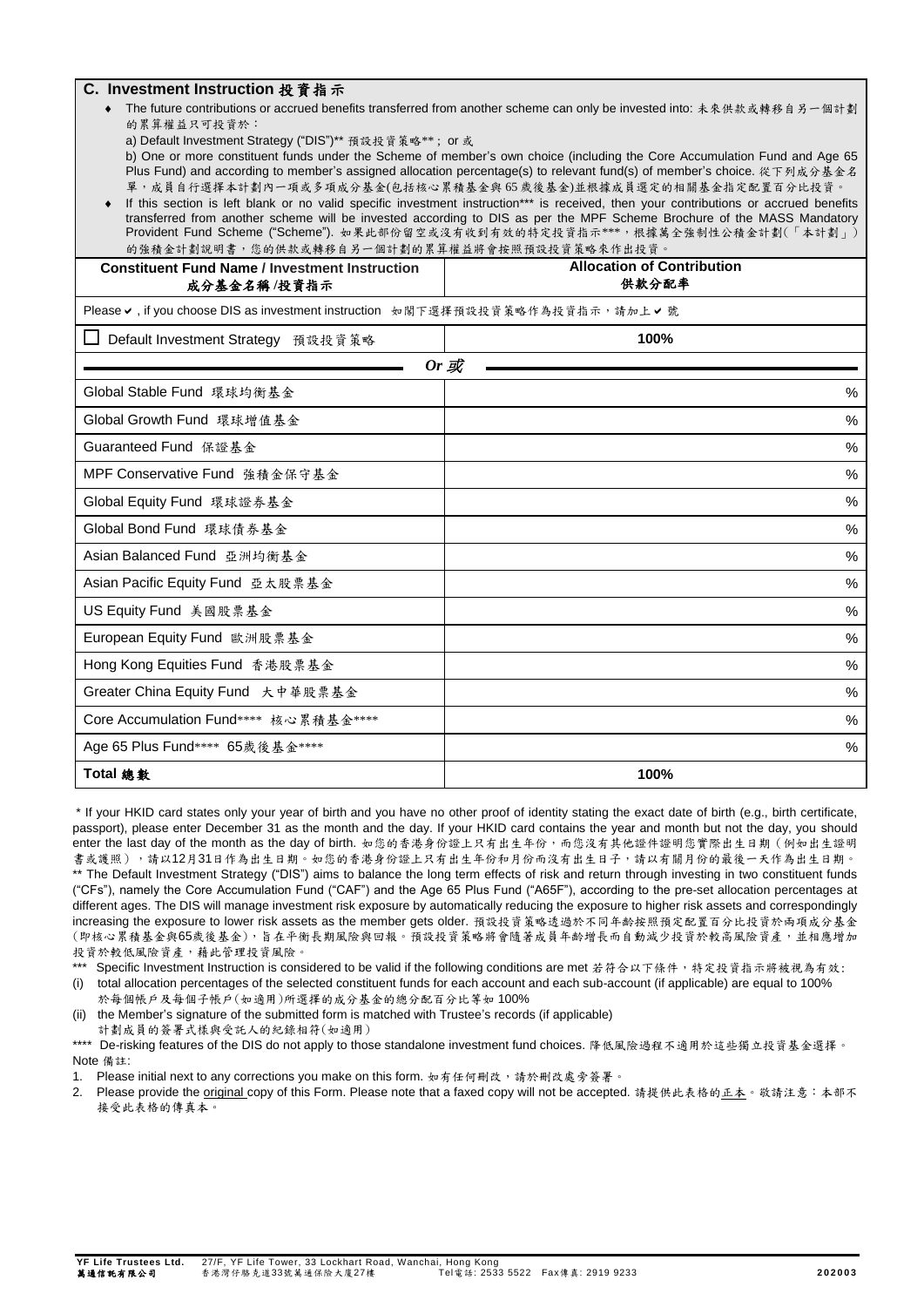Conditions on making Non-regular voluntary contribution

- 1. Non-regular Voluntary Contributions are subject to the terms and conditions of the MASS MPF Scheme ("Scheme") and relevant MPF legislation. Please refer to the MPF Scheme Brochure for details.
- 2. Only an eligible member ("Member") is allowed to make "Non-regular Voluntary Contribution". A Member means all existing members of our Scheme.
- 3. Each Member who wishes to make Non-regular voluntary contribution is required to complete this Application Form for Non-regular Voluntary Contribution.
- 4. Non-regular Voluntary Contributions may either be paid by the Member from his or her own funds or be deducted from his or her relevant income. If the Non-regular Voluntary Contribution is deducted from the relevant income, the written consent of his or her employer will be required.
- 5. The dealing day for the Scheme is every business day provided that it is not a gale warning or a black rainstorm warning day. The dealing deadline on each dealing day is 4:00pm. If a dealing day is a gale warning or a black rainstorm warning day, the dealing day will be on the next following business day which is not a gale warning or a black rainstorm warning day. If an application for investment in a constituent fund or a redemption request is received after the dealing deadline of a dealing day, such application or request will be deemed to have been received on the next following business day.
- 6. The maximum number of contributions allowed for each Member in a financial year shall not exceed 52.
- 7. The Trustee reserves the right not to accept any Non-regular Voluntary Contribution at any time.

### Withdrawal of Non-regular Voluntary Contributions by Members

- 1. Subject to the consent of the Trustee and the provisions of the relevant participation agreement, a Member who has benefits attributable to Non-regular Voluntary Contribution may request the Trustee to redeem and withdraw part or whole of the benefit attributable to such Non-regular Voluntary Contributions on any dealing day by giving to the Trustee at least seven (7) working days' prior written notice in such form as the Trustee may from time to time prescribe.
- 2. The redemption shall be effected on the dealing day immediately after the Trustee has received, reconciled and validated the written request for redemption submitted by the Member. The dealing day for the Scheme is every business day provided that it is not a gale warning or a black rainstorm warning day. The dealing deadline on each dealing day is 4:00pm. If a dealing day is a gale warning or a black rainstorm warning day, the dealing day will be on the next following business day which is not a gale warning or a black rainstorm warning day. If an application for investment in a constituent fund or a redemption request is received after the dealing deadline of a dealing day, such application or request will be deemed to have been received on the next following business day.
- 3. Any such withdrawal request must be made in a form prescribed by the Trustee from time to time.
- 4. The maximum number of such redemption and withdrawal allowed for each Member in a financial year shall not exceed 4.<br>5. Initially, no withdrawal fee will be levied on withdrawal of the voluntary contributions. However,
- Initially, no withdrawal fee will be levied on withdrawal of the voluntary contributions. However, the Trustee may in the future levy a withdrawal fee of not more than 1% of the accrued benefits withdrawn. Such withdrawal fee shall be deducted from the redemption proceeds.

#### Transfer of Non-regular Voluntary Contribution

- 1. A Member should note that in case of transferring of his/her accrued benefits (including the Non-regular Voluntary Contribution) to another MPF scheme due to his/her own selection or his/her employer's decision, the terms and conditions imposed by the new trustee in relation to the making of Non-regular Voluntary Contribution may be different from that of the Trustee. In addition, the Trustee will only effect the transfer provided that the new trustee accept the Member's Non-regular Voluntary Contribution.
- 2. If the Guaranteed Fund is selected as a Member's investment of the Non-regular Voluntary Contribution, he or she may not be entitled to the guaranteed benefits upon the transfer of his or her benefits to another trustee.
- 3. The transfer of benefits (including the Non-regular Voluntary Contribution) will be conducted in accordance with the relevant MPF legislation and governing rules of the Scheme relating to the transfer of benefit. A transfer statement will be provided to the Member accordingly.

#### 有關作出非規律性自願供款之條件

- 1. 非規律性自願供款將受到萬全強制性公積金計劃(「本計劃」)內的條文及有關強積金法例所規限。詳情請參閱強積金計劃說明書。
- 2. 只有合乎資格的成員(「成員」)才獲准作出「非規律性自願供款」。成員指所有本計劃的現有成員。
- 3. 每一希望作出「非規律性自願供款」的成員必須填寫此表格。
- 4. 非規律性自願供款將由成員支付或從其有關入息扣除,若從其有關入息扣除,成員須得其僱主書面同意。
- 5. 本計劃的交易日為每一個工作天,而該日並不是烈風警告日或黑色暴雨警告日,而每一個交易日的截止交易時間為下午4時。如交易日為烈 風警告日或黑色暴雨警告日,則交易日將為下一個不是烈風警告日或黑色暴雨警告日的工作天。如受託人於某一交易日的截止交易時間後 方接獲成分基金的投資申請或贖回申請,該申請將被視為於下一個工作天接獲。
- 6. 每位成員於每個財政年度內的最高供款次數為52次。
- 7. 受託人保留隨時不接受任何非規律性自願供款的權利。

## 成員提取非規律性自願供款之條件

- 1. 在受託人同意及按照有關之參與協議條款下,成員可擁有歸屬於非規律性自願供款的權益,並可於最少七個工作天前以受託人不時訂明的 表格,以書面通知受託人於任何交易日,申請贖回及提取部份或全部之非規律性自願供款。
- 2. 成員的贖回申請於受託人收妥、核對及證實後於緊接的交易日生效。本計劃的交易日為每一個工作天,而該日並不是烈風警告日或黑色暴 雨警告日,而每一個交易日的截止交易時間為下午4時。如交易日為烈風警告日或黑色暴雨警告日,則交易日將為下一個不是烈風警告日或 黑色暴雨警告日的工作天。 如受託人於某一交易日的截止交易時間後方接獲成分基金的投資申請或贖回申請,該申請將被視為於下一個工 作天接獲。
- 3. 任何申請提取權益之要求均須以受託人不時訂明的表格提出。
- 4. 每位成員於每個財政年度內,其要求贖回及提取次數最高為4次。
- 5. 現時成員毋須就提取非規律性自願供款支付提取費用,惟受託人將來可徵收不多於累算權益中百分之一的提取費用。有關的提取費用將由 贖回款項中扣除。
- 非規律性自願供款的轉移
- 1. 成員須注意,在其累算權益(連同非規律性自願供款)因應他/她的選擇或其僱主的決定而需轉移至其他強積金計劃時,有關新受託人就非規 律性自願供款所訂立的條款及規定可能與受託人所訂立的有所不同。此外,受託人只會在新受託人可接受成員非規律性自願供款的情況下 才轉移其累算權益。
- 2. 若成員選擇了把非規律性自願供款投資於保證基金,當其權益被轉移至其他受託人時他/她將不能獲取保證利益。
- 3. 累算權益(連同非規律性自願供款)的轉移將按照有關累算權益轉移的強積金法例和本計劃的條文處理。成員將獲發有關累算權益轉移報 表。